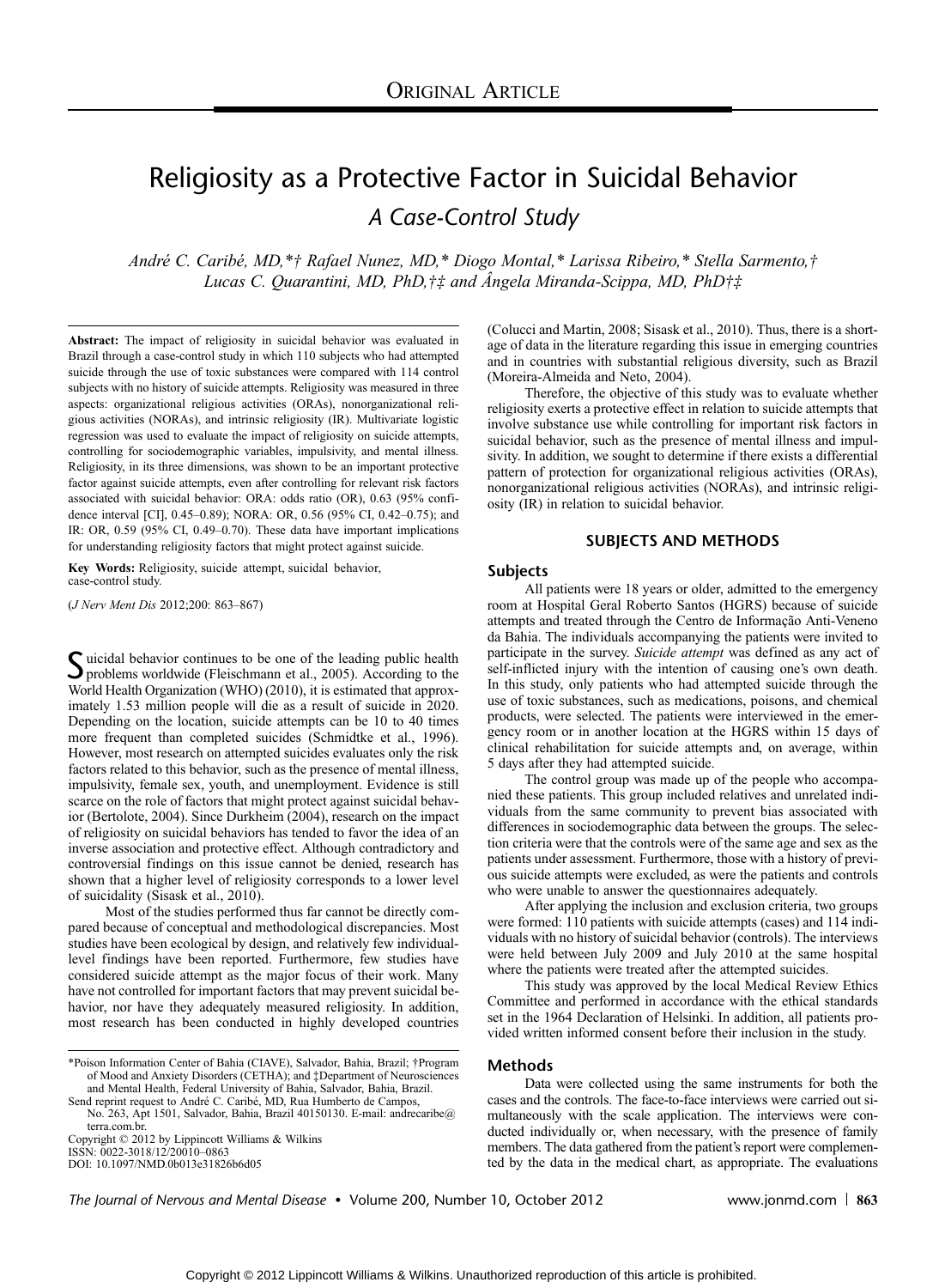were performed by two psychiatrists who had been trained in using the referred instruments and who had more than 4 years of experience in the field.

The four instruments used are described as follows: The first instrument is a questionnaire to collect clinical and sociodemographic characteristics, and the second is the Duke Religious Index-DUREL (DRI; Koenig et al., 1997), which is an easy and brief scale for measuring religiosity (Lucchetti et al., 2012; Yohannes et al., 2008). The DRI is a five-item self-report scale that assesses three domains of religiosity: ORA, NORA, and IR. The ORA domain is measured by one item and defined as the frequency with which one attends formal religious services. The NORA domain is measured by one item and defined in the amount of time spent in private religious activities such as prayer or meditation. The IR domain is measured by three items and conceptualized as the degree to which one integrates their religion into their lives. Response options are on a 5- or 6-point Likert scale. The time frame measured by the religiosity evaluation included the year before the suicide attempts. The third instrument is the Barratt Impulsivity Scale (BIS 11), which was used to assess impulsivity (Patton et al., 1995; von Diemen et al., 2007). The BIS is a 30-item self-report measure of impulsivity, which includes three subscales: a) attentional (problems related to concentrating and/or paying attention), b) motor (fast reactions and/or restlessness), and c) nonplanning (orientation toward the present rather than to the future). The fourth assessment is the Mini International Neuropsychiatric Interview (Sheehan et al., 1998), a short structured interview that was used for the diagnosis of major axis I psychiatric disorders, as listed in the DSM-IVand ICD-10 (Amorim, 2000). All instruments were validated in Brazilian Portuguese.

### Statistical Analysis

The collected data were digitized using the Statistical Package for Social Sciences (SPSS win, Version 16) and were analyzed in the statistical program Stata v. 9.0. The simple frequencies and percentages of the categorical variables were obtained, as well as measures of central tendency (mean) and diffusion (standard deviation) of the numerical variables. To verify the possible differences in clinical and sociodemographic characteristics between the two groups, the chi-square test and the Student's t-tests were used. After this initial analysis, the variables that showed a greater statistical difference ( $p < 0.20$ ) between the groups were adjusted in the multivariate regression.

In the bivariate analysis, the measure of association (odds ratio [OR]) was estimated using a logistic regression model with a respective confidence interval (CI) of 95% between the religiosity variables (ORA, NORA, and IR) and the outcome variable (suicide attempts). By using a multivariate logistic regression, an adjusted measure was obtained that included the following sociodemographic variables: age, sex, occupation, presence or absence of partner, having children or no children, religious affiliation, and psychiatric or psychological treatment (model A). In addition to these variables, the model was adjusted for impulsivity and mental illness (model B). The goodnessof-fit model adjustment was verified by the Akaike information coefficient statistic, and the significance level adopted for the regression analysis was 5% ( $p \le 0.05$ ).

## RESULTS

### Participant Characteristics

Of 139 patients with suicide attempts who were eligible to participate in the research, 12 (8.6%) refused to participate and 17 (12.2%) left the hospital too soon to receive a medical reevaluation, leaving a total of 110 cases. Furthermore, it is important to highlight that during the course of the study, 11 patients died because of suicide before they had been evaluated for the research. Of the controls, 124 were eligible to participate, 10 (8.0%) of whom were excluded

because of having previously attempted suicide, giving a total of 114 controls.

The mean (SD) age in the patient group was 32.15 (9.89) years (range,  $18-69$  years), and in the control group, it was  $34.82$  (11.4) years (range, 18–69 years). There were no significant differences between the groups with respect to age ( $p = 0.06$ ) or sex ( $p = 0.52$ ). Most of the subjects were women; 59 (53.6%) in the patient group and 66 (57.9%) in the control group were women. Compared with the controls, the patients had lower frequencies of work-related activities ( $p = 0.03$ ), fewer children ( $p = 0.01$ ), more psychological or psychiatric monitoring ( $p = 0.00$ ), more mental disease ( $p = 0.00$ ), and higher impulsivity scores ( $p = 0.00$ ). Table 1 describes the social and clinical characteristics of the subjects.

## Characteristics of Suicide Attempts

Nearly half of the patients (49; 44.5%) who attempted suicide had tried before. The types of toxic substances most commonly used in the suicide attempts were pesticides of the carbamate group

# TABLE 1. Demographic and Clinical Characteristics of Participants

|                                        | <b>Patients</b><br>$(n = 110)$ | <b>Controls</b><br>$(n = 114)$ |          |  |
|----------------------------------------|--------------------------------|--------------------------------|----------|--|
| <b>Variables</b>                       | N(%)                           | N(%)                           | $p^\ast$ |  |
| Age, mean (SD), yrs                    | 32.15 (9.89)                   | 34.82 (11.4)                   | 0.06     |  |
| Sex, female                            | 59 (53.6%)                     | 66 (57.9%)                     | 0.52     |  |
| Schooling                              |                                |                                | 0.48     |  |
| Up to 4 yrs                            | 19 (17.4%)                     | 16 (14.0%)                     |          |  |
| From 4 to 8 yrs                        | $32(29.3\%)$                   | $27(23.6\%)$                   |          |  |
| From 9 to 11 yrs                       | 48 (44.0%)                     | 55 (48.2%)                     |          |  |
| More than 12 yrs                       | 10(9%)                         | 16(14%)                        |          |  |
| Employed                               | $61(55.5\%)$                   | 79 (69.2%)                     | 0.03     |  |
| Has partner                            | 56 (50.9%)                     | 72 (63.2%)                     | 0.06     |  |
| Has children                           | 42 (38.2%)                     | 63 (55.3%)                     | 0.01     |  |
| Has religious affiliation              | 60 (54.5%)                     | 76 (66.7%)                     | 0.06     |  |
| Type of affiliation                    |                                |                                | 0.32     |  |
| Catholic                               | 29 (26.4%)                     | 42 (36.8%)                     |          |  |
| <b>Evangelical History</b>             | $11(10\%)$                     | 18 (15.8%)                     |          |  |
| <b>Evangelical Pentecostal</b>         | $7(6.4\%)$                     | $3(2.6\%)$                     |          |  |
| <b>Evangelical Neopentec</b>           | $6(5.5\%)$                     | $5(4.4\%)$                     |          |  |
| Neo-Christian                          | 3(2.7%)                        | $3(2.6\%)$                     |          |  |
| Spiritualists                          | $2(1.8\%)$                     | $3(2.6\%)$                     |          |  |
| Afro-Brazilian religions               | $1(0.9\%)$                     | $2(1.8\%)$                     |          |  |
| Belief in God                          | $106(96.4\%)$                  | 113 (99.1%)                    | 0.16     |  |
| Family History of Suicide              | $10(9.1\%)$                    | 13 (11.4%)                     | 0.58     |  |
| Family History of Mental Illness       | 54 (49.1%)                     | 51 (44.7%)                     | 0.51     |  |
| Psychiatric/psychological<br>treatment | 33 $(30\%)$                    | $6(5.2\%)$                     | 0.00     |  |
| <b>Mental Illness</b>                  |                                |                                | 0.00     |  |
| Current                                | 83 (75.4%)                     | 36 (31.5%)                     |          |  |
| Past                                   | $10(9.0\%)$                    | 17 (14.9%)                     |          |  |
| Absence                                | $17(15.4\%)$                   | $61(53.5\%)$                   |          |  |
| Impulsiveness                          |                                |                                | 0.00     |  |
| Attentional                            | 21.2 (4.47)                    | 17.5(3.85)                     |          |  |
| Motor                                  | 23.5 (6.82)                    | 18.6(5.46)                     |          |  |
| Planning                               | 27.7(6.0)                      | 22.2(4.85)                     |          |  |
| Total                                  | 72.5(15.5)                     | 58.4 (12.3)                    |          |  |

\*Chi square or Student's t-test.

**864** www.jonmd.com **and Southern Community** C 2012 Lippincott Williams & Wilkins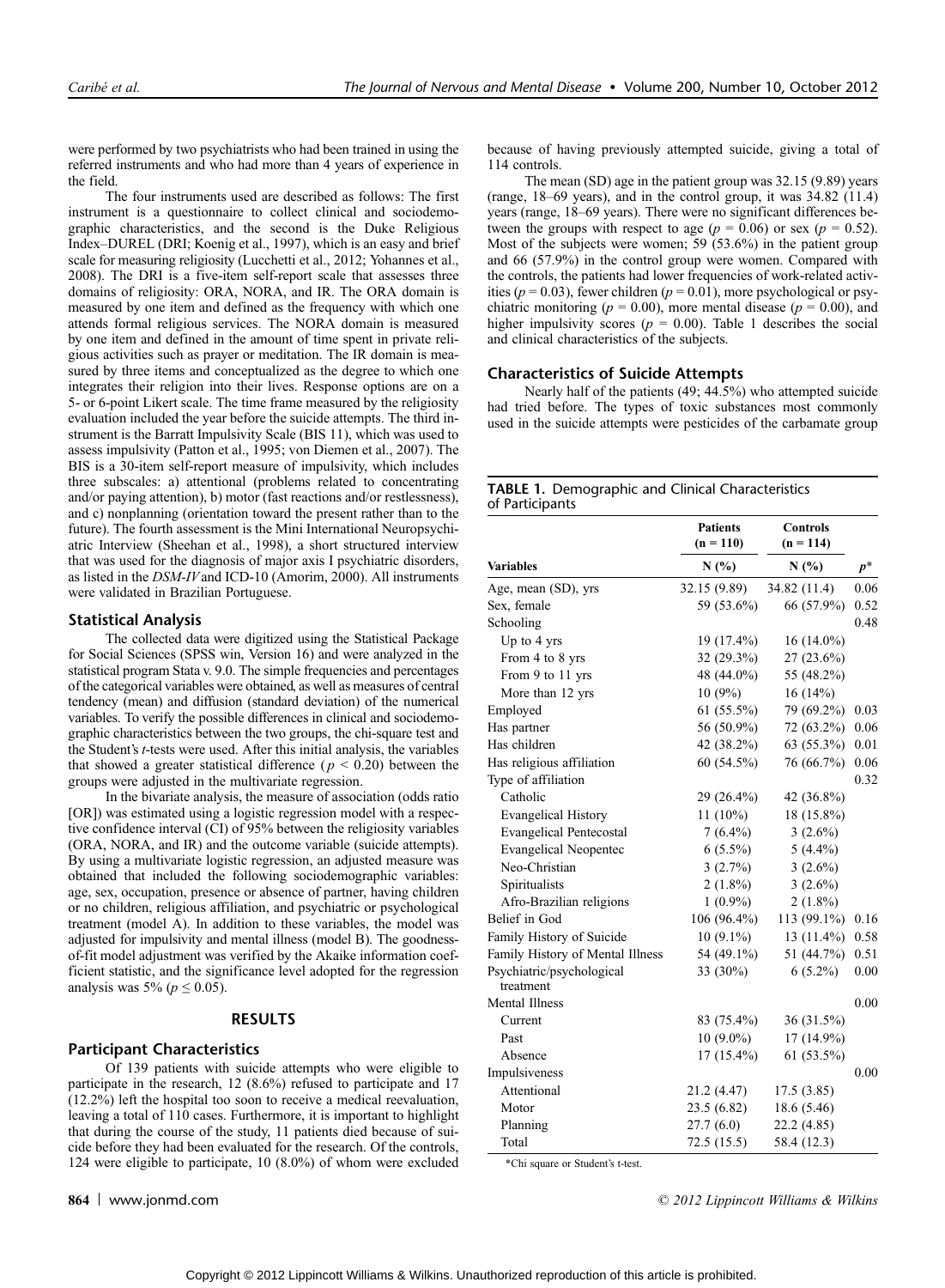| <b>TABLE 2.</b> Clinical Characteristics of Patients With Suicide |
|-------------------------------------------------------------------|
| Attempts ( $n = 110$ )                                            |

| <b>Variables</b>                  | N(%)         |
|-----------------------------------|--------------|
| Previous suicide attempts         | 49 (44.5%)   |
| Substance used in last attempt    |              |
| Carbamate                         | 54 (49%)     |
| Medicines                         | 43 (39%)     |
| Other Substances                  | $13(11.8\%)$ |
| Treatment                         |              |
| None/observation                  | 3(2.7%)      |
| Symptomatic/support               | 20 (18.2%)   |
| Intervention/advanced support     | 87 (79.1%)   |
| Hospitalization (>24 hours)       | $65(59.1\%)$ |
| <b>Current Mental Illness</b>     | 83 (75.4%)   |
| Major Depressive Disorder         | 47 (42.7%)   |
| Generalized Anxiety Disorder      | 20 (18.2%)   |
| Alcohol Dependence                | $13(11.8\%)$ |
| <b>Bipolar Disorder</b>           | $9(8.2\%)$   |
| No Alcohol Drug Dependence        | $8(7.3\%)$   |
| Schizophrenia                     | $7(6.4\%)$   |
| Panic Disorder                    | $6(5.5\%)$   |
| Dysthymic Disorder                | $2(1.8\%)$   |
| Pain Disorder                     | $2(1.8\%)$   |
| Dysphoric Premenstrual Disorder   | $2(1.8\%)$   |
| Others                            | $7(6.3\%)$   |
| <b>Past Mental Illness</b>        | $10(9.0\%)$  |
| Major Depressive Disorder         | $10(9.0\%)$  |
| Alcohol Dependence                | $5(4.5\%)$   |
| <b>Attention Deficit Disorder</b> | $4(3.6\%)$   |
| Panic Disorder                    | $2(1.8\%)$   |
| Post Traumatic Stress Disorder    | $2(1.8\%)$   |
| Others                            | $5(4.5\%)$   |

The sum total does not equal 100% because some patients have more than one diagnosis.

(54; 49%) followed by medications (43; 39%). Most of these patients (87; 79.1%) needed medical intervention, which included gastric pumping, the use of antidotes, or respiratory support. Furthermore, 65 (59.1%) required hospitalization for more than 24 hours. Of the patient group, 83 (75.4%) had a mental illness at the time of evaluation, and 48 (57.8%) of these patients presented with more than one diagnosis. The most prevalent illnesses were major depressive disorder (MDD; 47 patients; 42.7%) and generalized anxiety disorder (GAD; 20 patients; 18.2%). Of those who presented with depression, 30 (63.8%) had another comorbid diagnosis, and of those who had

GAD, 17 (85%) presented with comorbidities. The same diagnoses were seen in the controls; that is, MDD was present in 16 (14%) of the controls, and GAD, in 9 (7.9%) of the controls (Table 2).

# Impact of Religiosity

In the bivariate analysis, the comparison between the two groups, without controlling for the sociodemographic and clinical variables, showed that religiosity in its three dimensions wielded a protective effect with regard to suicide attempts. The results were as follows: ORA (OR, 0.69; 95% CI, 0.57-0.83), NORA (OR, 0.58; 95% CI, 0.48-0.69), and IR (OR, 0.60; 95% CI, 0.53-0.67). In the multivariate analysis, after controlling for the sociodemographic variables, it was verified that religiosity continued to be a protective factor in its three dimensions: ORA (OR, 0.61; 95% CI, 0.46-0.80), NORA (OR, 0.59; 95% CI, 0.48-0.73), and IR (OR, 0.56; 95% CI, 0.48-0.66; model A). With adjustment for mental illness and impulsivity (model B), a small decrease in the protective effect of ORA and IR occurred; nonetheless, this effect continued to be significant for the three dimensions: ORA (OR, 0.63; 95% CI, 0.45-0.89), NORA (OR, 0.56; 95% CI, 0.42-0.75), and IR (OR, 0.59; 95% CI, 0.49-0.70; Table 3).

#### **DISCUSSION**

The purpose of this study was to examine the role of religiosity in suicidal behavior through a case-control study. Consistent with findings from the literature, a higher percentage of patients with suicide attempts in our study were unemployed, childless, and without a set partner compared with the controls. This corroborates previous reports that indicate that these factors are associated with suicidal behavior (Kposowa, 2001; Luoma and Pearson, 2002; Qin and Mortensen, 2003). Within this context, other studies also show that fewer social bonds, greater isolation, and less participation in the job market are characteristics found in patients presenting with suicidal behavior as compared with the rest of the population (Meleiros and Teng, 2004).

In this study, it was observed that the patients had less religious affiliation than the controls. In this regard, it is generally known that individuals who ascribe to any kind of religion are less tolerant of suicidal behavior than those who ascribe to no religion at all (Koenig et al., 2001). This protection might be caused by alleged cognitive dissonance in that religious beliefs are incompatible with ideas of suicide, thus fostering little acceptance of this behavior (Hoelter, 1979). However, other findings have demonstrated that religious involvement is more important than simple religious affiliation, emphasizing the way in which an individual lives out his/her religiosity and spirituality regardless of whether he/she is a follower of a specific religion. This level of religious involvement could vary among people of the same religion or even among those with no specific religious affiliation (Jarvis and Northcott, 1987).

In the present study, it is important to point out that nearly half of the patients had previously attempted suicide; many had made

## TABLE 3. Bivariate and Multivariate Logistic Regression

|                                        |                                 |      |                      | <b>Multivariate Analysis</b> |                      |                 |           |      |                 |
|----------------------------------------|---------------------------------|------|----------------------|------------------------------|----------------------|-----------------|-----------|------|-----------------|
|                                        | Bivariate Analysis <sup>a</sup> |      | Model A <sup>b</sup> |                              | Model B <sup>c</sup> |                 |           |      |                 |
| <b>Variables</b>                       | OR                              |      | IC 95%               | <b>OR</b>                    | D                    | IC $95%$        | <b>OR</b> |      | IC 95%          |
| Organizational religious activities    | 0.69                            | 0.00 | $(0.57 - 0.83)$      | 0.61                         | 0.00                 | $(0.46 - 0.80)$ | 0.63      | 0.01 | $(0.45 - 0.89)$ |
| No organizational religious activities | 0.58                            | 0.00 | $(0.48 - 0.69)$      | 0.59                         | 0.00                 | $(0.48 - 0.73)$ | 0.56      | 0.00 | $(0.42 - 0.75)$ |
| Intrinsic religiosity                  | 0.60                            | 0.00 | $(0.53 - 0.67)$      | 0.56                         | 0.00                 | $(0.48 - 0.66)$ | 0.59      | 0.00 | $(0.49 - 0.70)$ |

a Association between religiosity and suicide attempt.

<sup>b</sup>Adjusted for socio-demographic variables.

<sup>c</sup>Adjusted for Mental Disease, impulsiveness and socio-demographic variables.

OR indicates odds ratio; IC, Intervals Confidence.

 $\degree$  2012 Lippincott Williams & Wilkins www.jonmd.com  $\degree$  865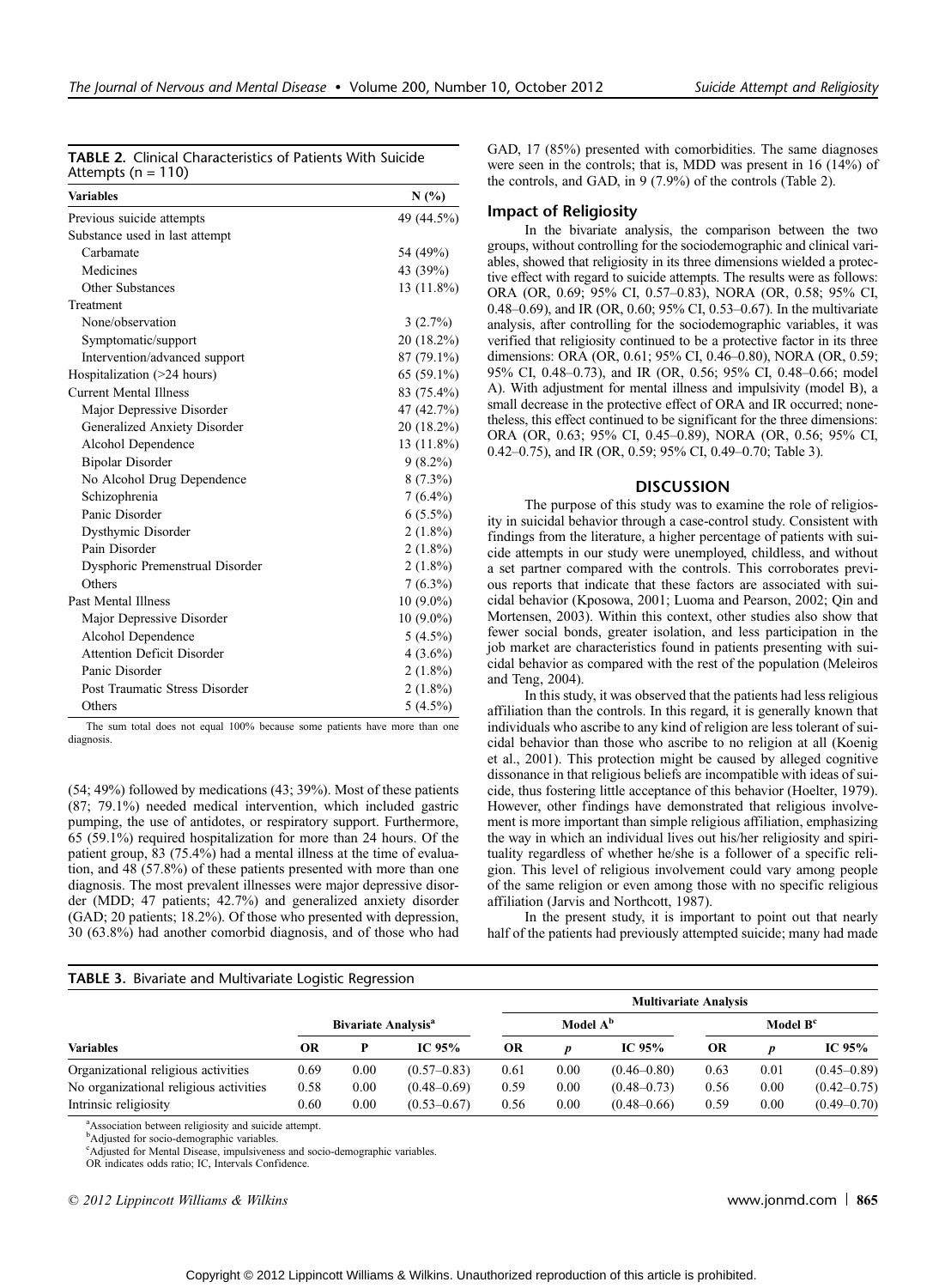several previous attempts. This factor indicates a risk per se, for it is known that a suicide attempt is an important predictor of new attempts and death from a completed suicide (Corrêa and Barreto, 2006; Rich et al., 1986). Unfortunately, the great majority of people who attempt suicide receive only care for their physical condition at the time of the attempt; they are not treated with long-term follow-up, as they should be. This lack of follow-up perpetuates the cycle of attempts and death by suicide in most countries (Rapeli and Botega, 2005). In fact, despite the finding that 83 (75.4%) of the patients in this study had a current mental illness, only 33 (30%) of them were receiving psychiatric or psychological follow-up treatment.

As to the seriousness of these attempts, the results of this research show that a significant number of patients (65; 59.1%) had to be admitted to the emergency room and required specialized medical treatment. In contrast to social perceptions of patients who attempt suicide, these data reflect the moderate to serious intent of the attempts, especially with the use of carbamates, which are highly toxic and used illegally in Brazil as rat poison. Another intriguing result was the closeness of the percentages between men and women, which differs from the literature in which there is a clear predominance of women in suicide attempts, especially attempts involving toxic substance use (Schmidtke et.al., 1996; Stack and Wasserman, 2009). However, similar rates of suicide attempts between men and women have previously been described in a sample of patients diagnosed with depression in South Korea (Park et al., 2010). These results reveal the importance of evaluating in more depth the question of sex differences with regard to suicide attempts.

Beyond sex, another important finding that is consistent with previous reports is that the large majority of patients either had a current mental illness (83; 75.4%) or had had one in the past (9.0%). In fact, according to data in the literature, the prevalence of mental disorders in people who attempt suicide varies from 53% to 90% (Aghanwa, 2004; Bernal et al., 2007; Kumar et al., 2006; Novack et al., 2006), indicating that mental illness exerts a crucial role as a risk factor for suicide attempts and completed suicide.

It is known, however, that mental disease in and of itself does not explain the whole complexity of suicidality. Explanations must also take into account factors such as genetic vulnerability linked to impulsive-aggressive behavior, regardless of whether mental illness is present (McGirr and Turecki, 2007). In this regard, our data confirm this association, demonstrating that individuals who attempt suicide show greater motor and attentional impulsivity and a lack of planning compared with the controls, regardless of whether there is mental illness present. These results show that impulsive-aggressive behavior has a noteworthy role in the mediation between mental illness and suicide, possibly making such behavior one of the causal links of this relation (Chachamovich et al., 2009).

Despite the strong association between mental illness, impulsivity, and suicide attempts, our results show a protective effect of religiosity in suicidal behavior. This result remained significant for all three dimensions of the Duke scale, gaining even more significance in the NORA. These data corroborate other research that found an inverse association between NORA and suicidal ideation or attempts (Nonnemaker et al., 2003). This inverse relation might be explained by the beneficial effect of NORA, which involves the private practice of prayer, meditation, or readings, independent from institutions or specific liturgy. The importance of NORA has been increasing since the second half of the 20th century because of growing disillusionment with western religious institutions (Hill and Pargament, 2003). However, more study is necessary to confirm whether there is, in fact, a predominance of a protective effect from NORA on suicidal behavior relative to the other DRI dominions.

ORA reflects the social aspects of religiosity and has proven to be relevant to health outcomes in that belonging to a religious group can grant support in times of stress and suffering (Moreira-Almeida et al., 2006). However, the protective effect of religiosity does not seem to be caused solely by social contact established among the participants. This was demonstrated in a study where control of the social contact factor did not nullify the protective effect of religion against suicidal behavior, suggesting that there is another more specific and intrinsic factor to the religious experience (Nisbet et al., 2000). The RI domain measures the integration of religiosity into the life of the individual and tries to capture the extent to which the person is committed internally to his/her religion. Positive outcomes in mental health have been reported whether RI is evaluated separately or combined with other aspects of religiosity (Storch and Storch, 2002; Yohannes et al., 2008).

Although it was verified that the three dimensions of religiosity measured by the Duke scale were negatively associated with suicide attempts, the exact explanation of the mechanisms by which religion affects mental health and, more specifically, suicidality continues to be a great challenge for future research (Moreira-Almeida et al., 2006). Some preliminary studies show that individuals with greater religiosity present a set of characteristics that might mediate this protective effect, such as family relationships with greater stability and psychological well-being (Koenig et al., 2001), optimism, hope, and compassion, all of which could be used as tools of coping in times of difficulty (Park, 2007). Moreover, these individuals present fewer self-harming or risk behaviors, are more careful about their health, use drugs less (Mahoney et al., 2005; Park, 2007), believe in life after death (Flannelly et al., 2006), and have a feeling of selfcontrol (Koenig et al., 2001).

Thus, religious practice may lead one to cope with mental illnesses and thus may alter the prognoses and duration of these illnesses. In this way, religious practice may minimize the potential risk of a prolonged and serious mental illness that would cause an individual to attempt suicide (Jarbin and von Knorring, 2004; Koenig, 2007; Mohr et al., 2007; Sanchez and Nappo, 2008).

However, these findings must be interpreted with caution. The research was carried out with a small sample of patients who had attempted suicide through substance use, excluding other types of suicide attempts and thus preventing the generalization of the results. Furthermore, we did not subdivide the control group into relatives and nonrelatives, so we could not adjust the model for possible genetic vulnerability. There was also some loss of patients to follow-up, which may have caused a selected sample in which less severe cases were discharged quickly from the hospital and more serious cases led to death before any evaluation was possible.

# **CONCLUSIONS**

Our data reveal that religiosity exerts a protective effect against suicidal behavior, even with control for variables that are fundamental to the outcome in question. This signals the need for broader research in this field to identify which specific aspects of religiosity mediate this relationship. Such findings could be applied to clinical practice in the future, mainly with populations at risk of suicide.

### ACKNOWLEDGMENTS

The authors thank Carlos Teles for the statistical analysis and the Centro de Informação Anti-Veneno da Bahia (CIAVE) team for technical assistance. The authors would also like to thank all patients and volunteers who consented to be included in this study for their cooperation in completing the assessments.

# **DISCLOSURE**

This study was supported, in part, by the Program of Mood and Anxiety Disorders (CETHA).The authors do not have any actual or potential conflict of interest, including any financial, personal, or other relationships with other people or organizations.

**866** www.jonmd.com **and Southern Community** C 2012 Lippincott Williams & Wilkins